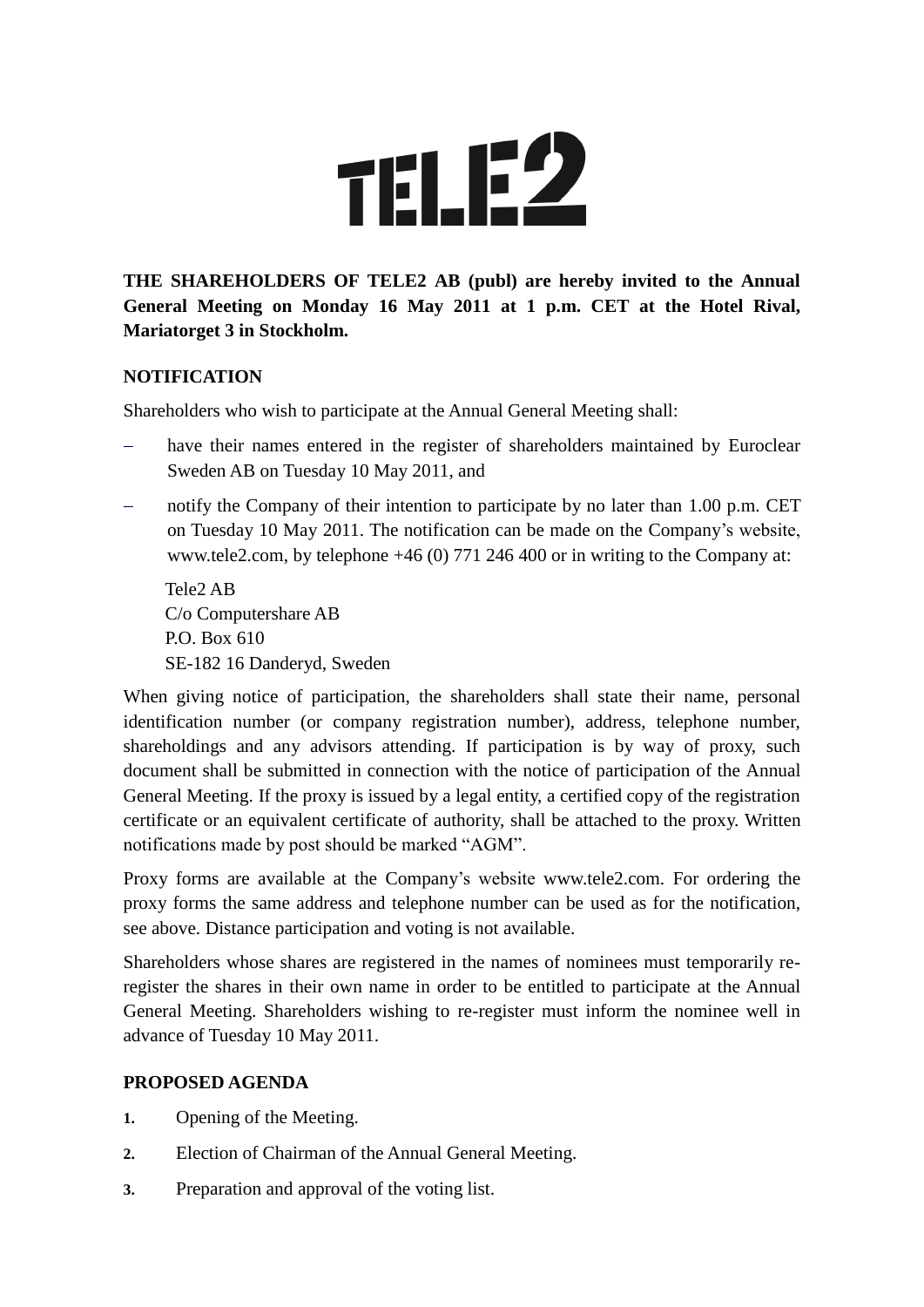- **4.** Approval of the agenda.
- **5.** Election of one or two persons to check and verify the minutes.
- **6.** Determination of whether the Annual General Meeting has been duly convened.
- **7.** Statement by the Chairman of the Board on the work of the Board of Directors.
- **8.** Presentation by the Chief Executive Officer.
- **9.** Presentation of Annual Report, Auditors' Report and the consolidated financial statements and the auditors' report on the consolidated financial statements.
- **10.** Resolution on the adoption of the income statement and Balance Sheet and of the consolidated income statement and the consolidated Balance Sheet.
- **11.** Resolution on the proposed treatment of the Company's unappropriated earnings or accumulated loss as stated in the adopted Balance Sheet.
- **12.** Resolution on the discharge of liability of the directors of the Board and the Chief Executive Officer.
- **13.** Determination of the number of directors of the Board.
- **14.** Determination of the remuneration to the directors of the Board and the auditor.
- **15.** Election of the directors of the Board and the Chairman of the Board.
- **16.** Approval of the procedure of the Nomination Committee.
- **17.** Resolution regarding Guidelines for remuneration to the senior executives.
- **18.** Resolution regarding incentive programme comprising the following resolutions:
	- (a) adoption of an incentive programme;
	- (b) authorisation to resolve to issue Class C shares;
	- (c) authorisation to resolve to repurchase own Class C shares;
	- (d) transfer of own Class B shares.
- **19.** Resolution to authorise the Board of Directors to resolve on repurchase of own shares.
- **20.** Resolution on amendment of the Articles of Association.
- **21.** Shareholder's proposal to resolve up on appointing an independent examiner to investigate the Company's customer policy in accordance with Chapter 10, Section 21 of the Companies Act.
- **22.** Shareholder's proposal to resolve up on appointing an independent examiner to investigate the Company's investor relations policy in accordance with Chapter 10, Section 21 of the Companies Act.
- **23.** Shareholder's proposal to establish a customer ombudsman function.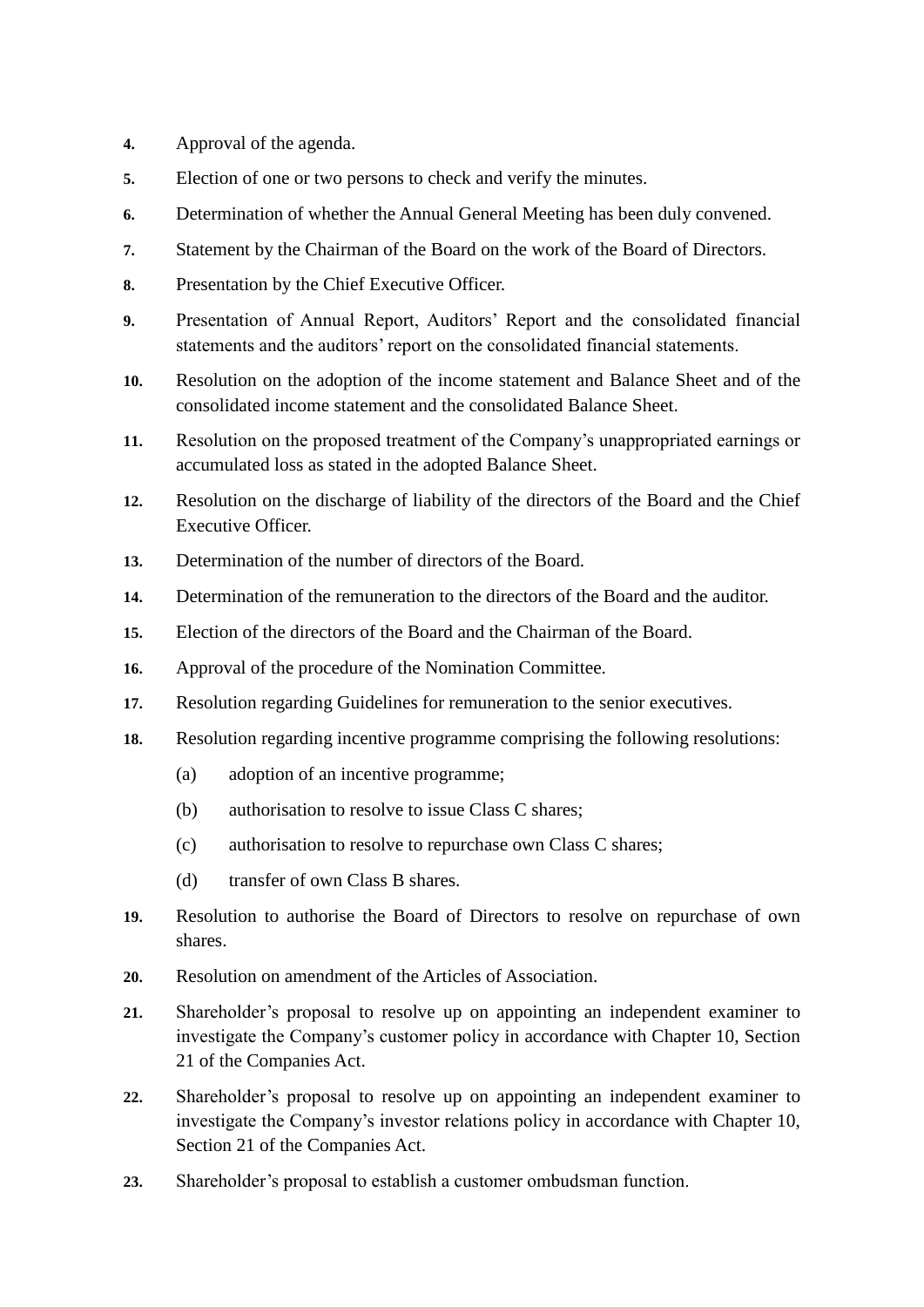- **24.** Shareholder's proposal regarding an annual evaluation of the Company's "work with gender equality and ethnicity".
- **25.** Shareholder's proposal regarding "separate General Meetings".
- **26.** Closing of the Meeting.

### **NOMINATION COMMITTEE PROPOSALS (Items 2 and 13-16)**

*Election of Chairman of the Annual General Meeting (Item 2)*

The Nomination Committee proposes that the lawyer Wilhelm Lüning is appointed to be the Chairman of the Annual General Meeting.

*Determination of the number of directors of the Board and election of the directors of the Board and the Chairman of the Board (Item 13 and 15)*

The Nomination Committee proposes that the Board of Directors shall consist of eight directors and no deputy directors. The Nomination Committee proposes, for the period until the close of the next Annual General Meeting, the re-election of Mia Brunell Livfors, John Hepburn, Mike Parton, John Shakeshaft, Cristina Stenbeck, Lars Berg, Erik Mitteregger and Jere Calmes as directors of the Board. The Nomination Committee proposes that the Annual General Meeting shall re-elect Mike Parton as Chairman of the Board of Directors. Furthermore, it is proposed that the Board of Directors at the Constituent Board Meeting appoints an Audit Committee and a Remuneration Committee within the Board of Directors. The Nomination Committee's motivated opinion regarding proposal of the Board of Directors is available at the Company's website, www.tele2.com.

#### *Election of auditor*

It was noted that the accounting firm Deloitte AB was appointed as auditor, with the Authorised Public Accountant Jan Berntsson as auditor in charge, at the Annual General Meeting in 2008, for a period of four years. The task of appointing an auditor is not scheduled to occur until 2012, and will therefore not occur at this 2011 Annual General Meeting.

#### *Determination of the remuneration to the directors of the Board and the auditor (Item 14)*

The Nomination Committee proposes that the Annual General Meeting resolves to increase the total Board remuneration from SEK 4,975,000 to SEK 5,425,000 for the period until the close of the next Annual General Meeting in 2012. The proposal includes SEK 1,300,000 to be allocated to the Chairman of the Board, SEK 500,000 to each of the directors of the Board and total SEK 625,000 for the work in the committees of the Board of Directors. The Nomination Committee proposes that for work within the Audit Committee SEK 200,000 shall be allocated to the Chairman and SEK 100,000 to each of the other three members. For work within the Remuneration Committee SEK 50,000 shall be allocated to the Chairman and SEK 25,000 to each of the other three members.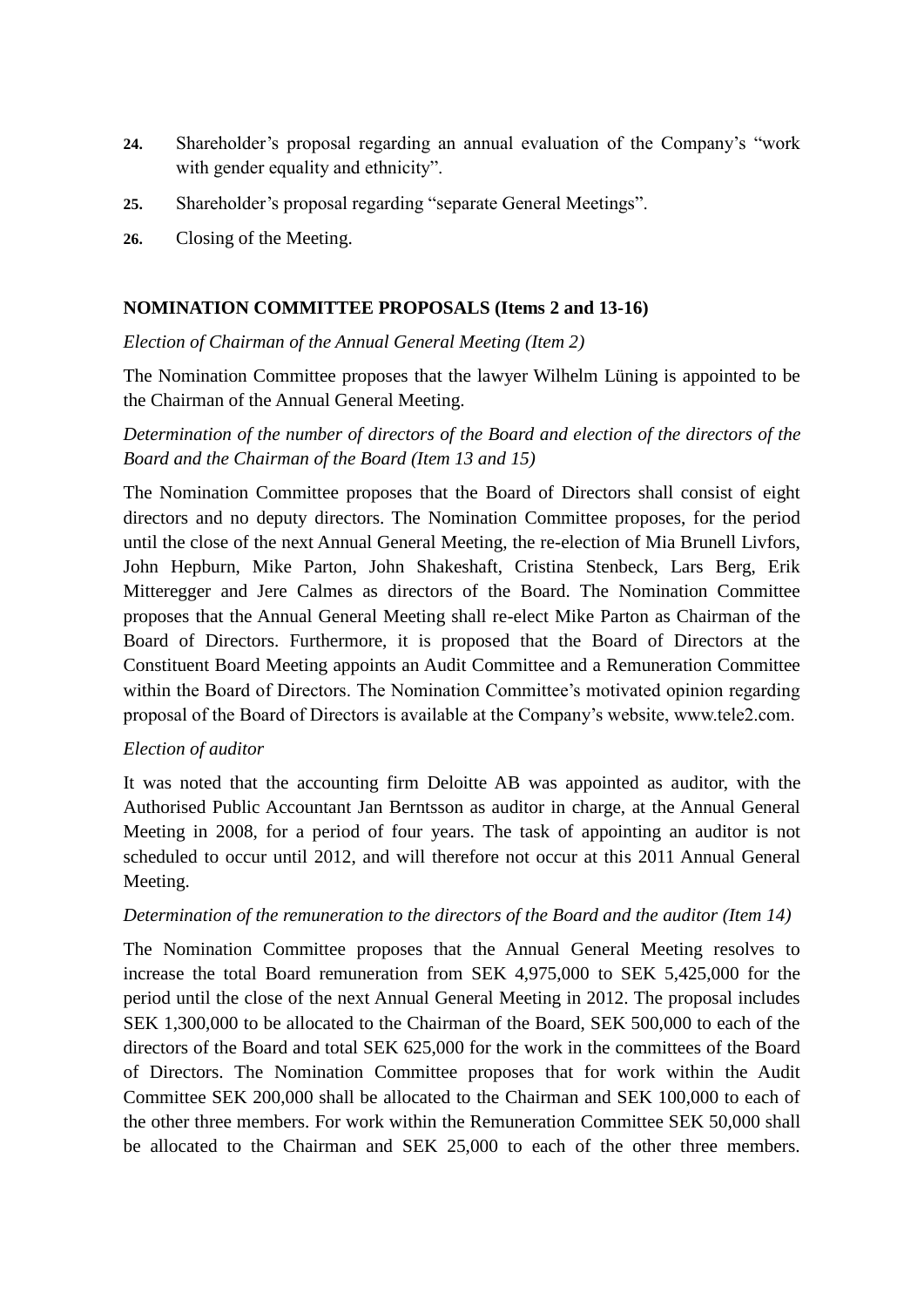Furthermore, remuneration to the auditor shall be paid in accordance with approved invoices.

#### *Approval of the procedure of the Nomination Committee (Item 16)*

The Nomination Committee proposes that the Annual General Meeting approves the following procedure for preparation of the election of the Board of Directors and auditor. The work of preparing a proposal on the directors of the Board and auditor, in the case that an auditor should be elected, and their remuneration as well as the proposal on the Chairman of the Annual General Meeting of 2012 shall be performed by a Nomination Committee. The Nomination Committee will be formed during October 2011 in consultation with the largest shareholders of the Company as per 30 September 2011. The Nomination Committee will consist of at least three members representing the largest shareholders of the Company. The Nomination Committee is appointed for a term of office commencing at the time of the announcement of the third quarter report in 2011 and ending when a new Nomination Committee is formed. The majority of the members of the Committee may not be directors of the Board of Directors or employed by the Company. If a member of the Committee resigns before the work is concluded, a replacement member may be appointed after consultation with the largest shareholders of the Company. However, unless there are special circumstances, there shall not be changes in the composition of the Nomination Committee if there are only marginal changes in the number of votes, or if a change occurs less than three months prior to the Annual General Meeting. Cristina Stenbeck will be a member of the Committee and will also act as its convenor. The members of the Committee will appoint the Committee Chairman at their first meeting. The Nomination Committee shall have the right to upon request receive personnel resources such as secretarial services from the Company, and to charge the Company with costs for recruitment consultants if deemed necessary.

#### **DIVIDENDS (Item 11)**

The Board of Directors proposes an ordinary dividend of SEK 6 per share and an extra ordinary dividend of SEK 21 per share, in total SEK 27 per share. The record date is proposed to be on 19 May 2011. The dividend is estimated to be paid out by Euroclear Sweden on 24 May 2011.

### **GUIDELINES FOR REMUNERATION TO THE SENIOR EXECUTIVES (Item 17)**

The Board proposes the following guidelines for determining remuneration for senior executives for 2011, to be approved by the Annual General Meeting in May 2011.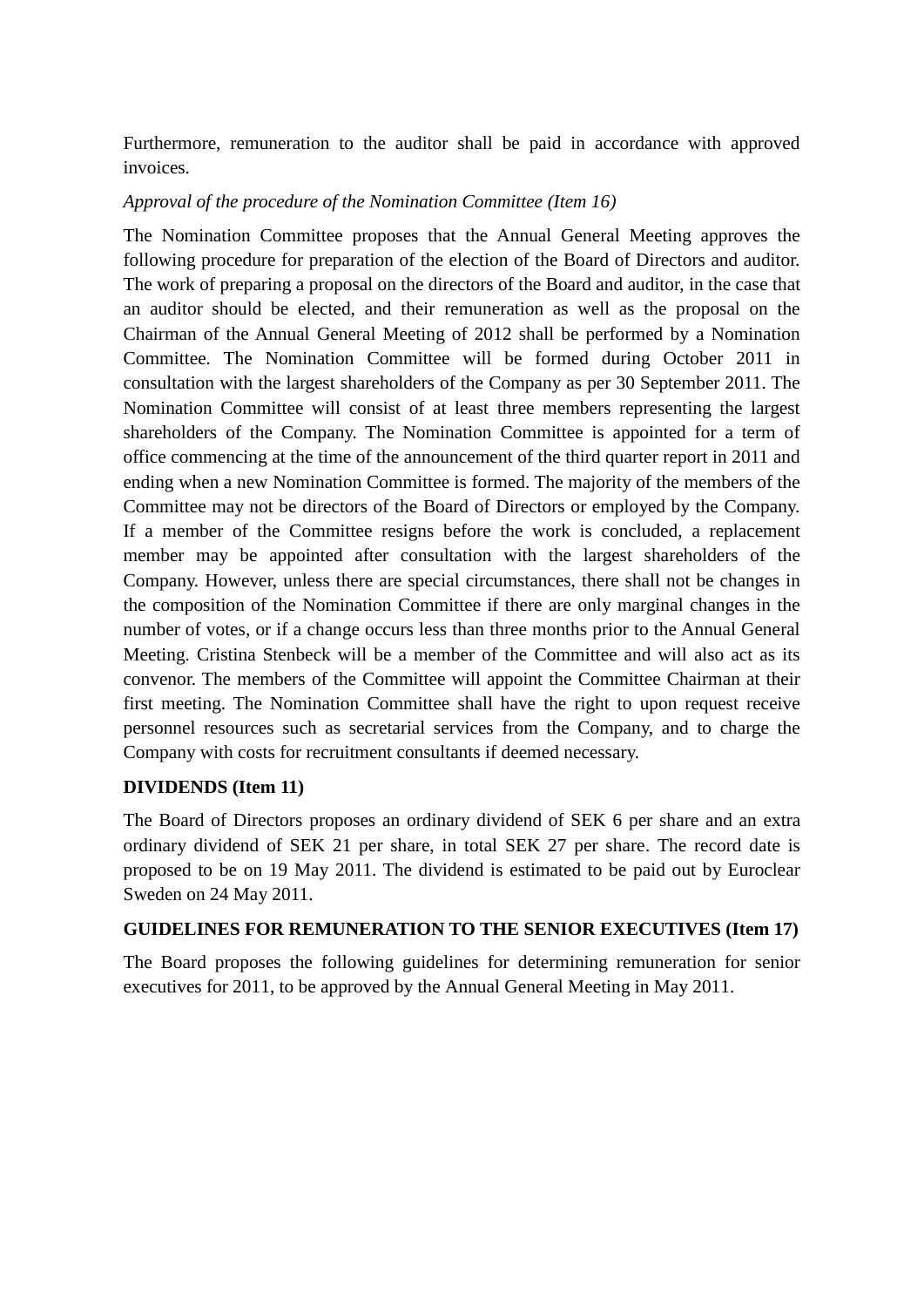The objectives of Tele2's remuneration guidelines are to offer competitive remuneration packages to attract, motivate, and retain key employees within the context of an international peer group. The aim is to create incentives for management to execute strategic plans and deliver excellent operating results and to align management's incentives with the interests of the shareholders. Senior executives covered by the proposed guidelines include the CEO and members of the Leadership Team ("**senior executives**"). At present, Tele2 has twelve senior executives.

Remuneration to the senior executives should comprise annual base salary and variable short-term incentive (STI) and long-term incentive (LTI) programs. The STI shall be based on the performance in relation to established objectives. The objectives shall be related to the company's overall result and the senior executives' individual performance. The STI can amount to a maximum of 100 percent of the annual base salary.

Over time, it is the intention of the Board to increase the proportion of variable performance based compensation as a component of the senior executives' total compensation.

The Board shall continually consider the need of imposing restrictions in the variable short-term incentive programs that are paid in cash, and make payments under such incentive programs or proportions of such payments, conditional on whether the performance on which it was based has proved to be sustainable over time, and/or allowing the company to reclaim components of such variable compensation that have been paid on the basis of information which later proves to be manifestly misstated.

Other benefits may include e.g. company cars and for expatriated senior executives e.g. housing benefits for a limited period of time. The senior executives may also be offered health care insurances.

The senior executives are offered premium based pension plans. Pension premiums for the CEO can amount to a maximum of 25 percent of the annual base salary. For the other senior executives pension premiums can amount to a maximum of 20 percent of the annual base salary.

The maximum period of notice of termination of employment shall be 12 months in the event of termination by the CEO and six months in the event of termination by any of the other senior executives. In the event of termination by the company, the maximum notice period during which compensation is payable is 18 months for the CEO and 12 months for any of the other senior executives.

In special circumstances, the Board may deviate from the above guidelines. In such a case, the Board is obligated to give account of the reason for the deviation on the following Annual General Meeting.

### **PROPOSAL TO IMPLEMENT AN INCENTIVE PROGRAMME (Item 18)**

The Board of Directors proposes that the Annual General Meeting resolves to adopt a performance based incentive programme for senior executives and other key employees within the Tele2 group in accordance with items  $18(a) - 18(d)$  below. All resolutions are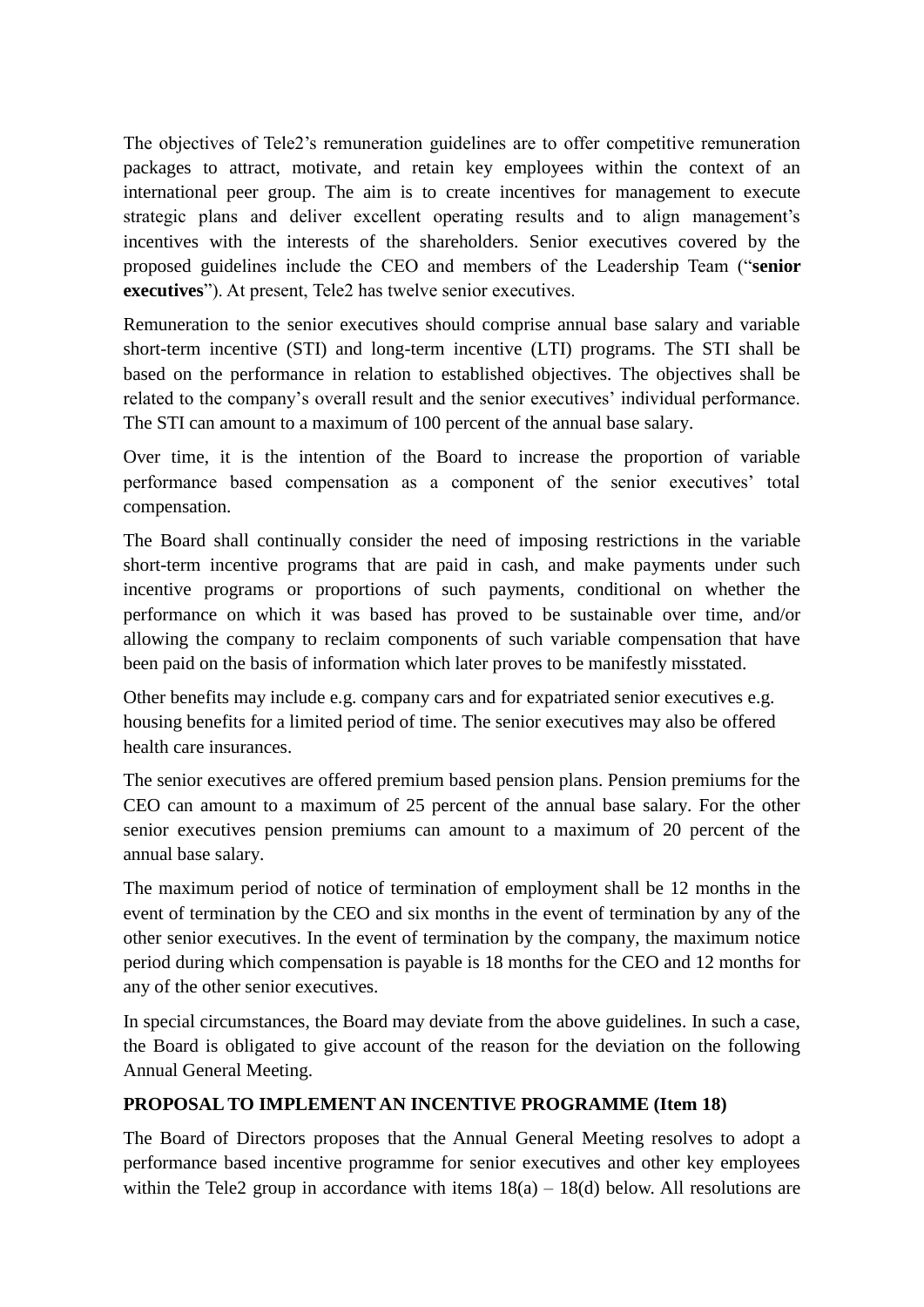proposed to be conditional upon each other and are therefore proposed to be adopted in connection with each other.

## **PROPOSAL TO ADOPT AN INCENTIVE PROGRAMME (Item 18(a))**

The Board of Directors proposes that the Annual General Meeting resolves to adopt a performance based incentive programme (the "**Plan**"). The Plan is proposed to include in total approximately 300 senior executives and other key employees within the Tele2 group. The participants in the Plan are required to own shares in Tele2. These shares can either be shares already held or shares purchased on the market in connection with notification to participate in the Plan. The proposed Plan has the same structure as the plan that was adopted at the 2010 Annual General Meeting.

For each share held under the Plan, the participants will be granted retention rights and performance rights by the Company. As a consequence of market conditions, employees in Russia and Kazakhstan will be offered to participate in the Plan without being required to hold shares in Tele2. In such cases, the number of allotted retention rights and performance rights under the Plan will be reduced, and correspond to 37.5 percent of the number of rights allotted for participation with a personal investment.

Subject to fulfilment of certain retention and performance based conditions during the period 1 April 2011 – 31 March 2014 (the "**Measurement Period**"), the participant maintaining the employment within the Tele2 group at the release of the interim report January – March 2014 and subject to the participant maintaining the invested shares (where applicable) during the vesting period ending at the release of the interim report for the period January – March 2014, each right entitles the employee to receive one Class B share in the Company. Dividends paid on the underlying share will increase the number of shares that each retention right and performance right entitles to in order to treat the shareholders and the participants equally.

The rights are divided into Series A; retention rights and Series B and C; performance rights. The number of Tele2-shares the participant will receive depends on which category the participant belongs to and on the fulfilment of the following defined retention and performance based conditions:

- *Series A* Tele2's total shareholder return on the share (TSR) during the Measurement Period exceeding 0 percent as entry level.
- *Series B* Tele2's average normalised return of capital employed (ROCE) during the Measurement Period being at least 20 percent as entry level and at least 24 percent as the stretch target.
- *Series C* Tele2's total shareholder return on the shares (TSR) during the Measurement Period being equal to the average TSR for a peer group including Elisa, KPN, Millicom, Mobistar, MTS - Mobile TeleSystems, Telenor, Telia Sonera, Turkcell and Vodafone as entry level, and exceeding the average TSR for the peer group with 10 percentage points as the stretch target.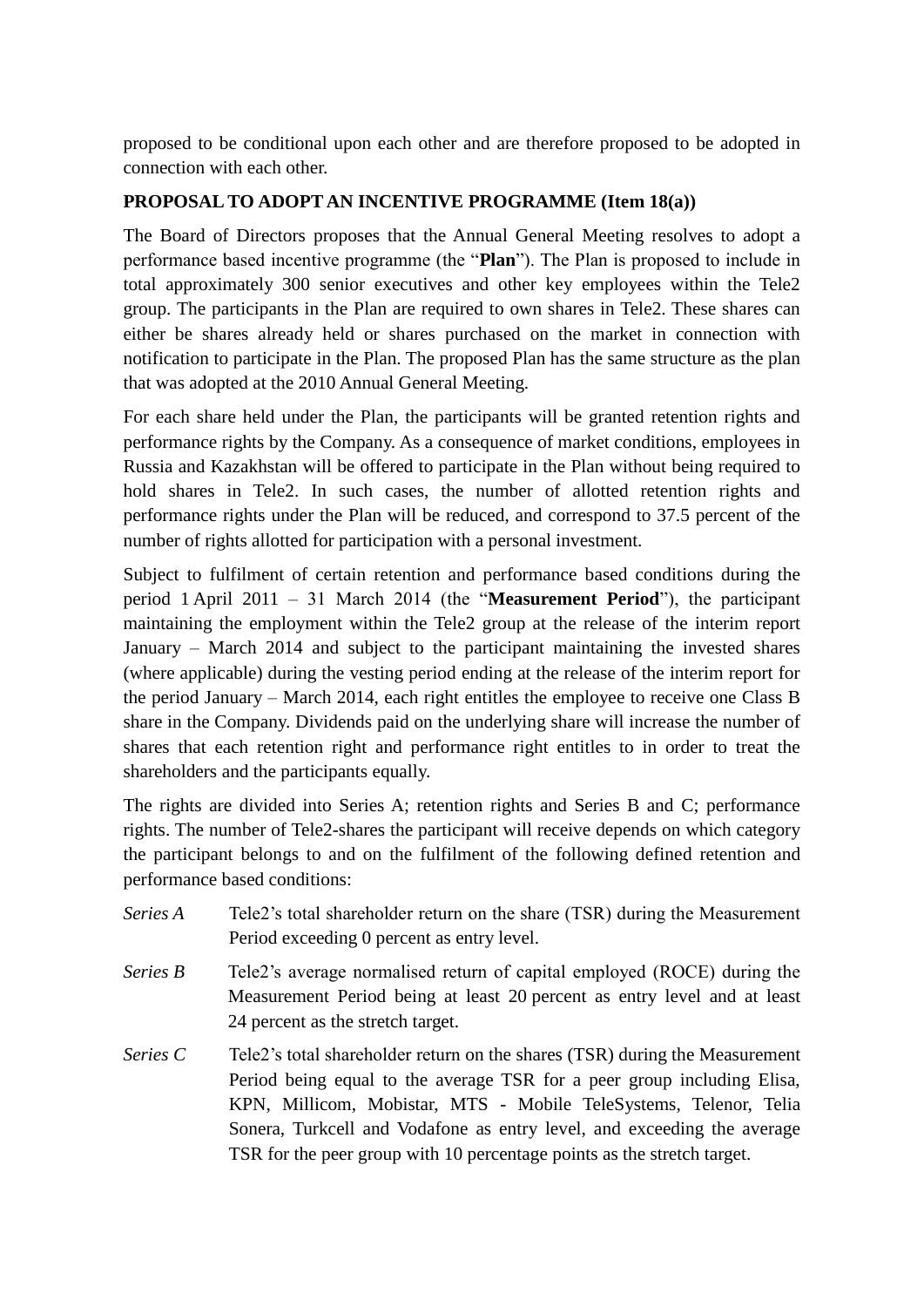In total, the Plan is estimated to comprise up to 317,000 shares held by the employees entitling to allotment of up to 1,380,000 rights whereof 317,000 retention rights and 1,063,000 performance rights. The participants are divided into different categories and in accordance with the above, the Plan will comprise the following number of shares and maximum number of rights for the different categories:

- the CEO: may acquire up to 8,000 shares within the Plan, which entitles the holder to receive a maximum of 8,000 Series A rights and 24,000 rights each of Series B and C;
- senior executives and key employees (approx. 11 individuals): may acquire up to 4,000 shares within the Plan, entitling the holder to receive a maximum of 4,000 Series A rights and 10,000 rights each of Series B and C;
- category 1 (approx. 30 individuals in total, including 8 in Russia and Kazakhstan): may acquire up to 2,000 shares within the Plan, entitling the holder to receive a maximum of 2,000 Series A rights and 3,000 rights each of Series B and C;
- category 2 (approx. 40 individuals in total, including 14 in Russia and Kazakhstan): may acquire up to 1,500 shares within the Plan, entitling the holder to receive a maximum of 1,500 Series A rights and 2,250 rights each of Series B and C;
- category 3 (approx. 70 individuals in total, including 26 in Russia and Kazakhstan): may acquire up to 1,000 shares within the Plan, entitling the holder to receive a maximum of 1,000 Series A rights and 1,500 rights each of Series B and C; and
- category 4 (approx. 150 individuals in total, including 62 in Russia and Kazakhstan): may acquire up to 500 shares within the Plan, entitling the holder to receive a maximum of 500 Series A rights and 750 rights each of Series B and C.

The participant's maximum profit per right in the Plan is limited to SEK 591, five times the average closing share price of the Tele2 Class B shares during February 2011 with deduction for the proposed dividend. If the value of the Tele2 Class B shares exceeds SEK 591 at vesting, the number of shares that each right entitles the participant to receive will be reduced correspondingly. The maximum dilution is up to 0.38 percent in terms of shares outstanding, 0.27 percent in terms of votes and 0.13 percent in terms of costs for the Plan as defined in IFRS 2 divided by Tele2's market capitalisation, excluding the dividends proposed to the Annual General Meeting.

The Board of Directors, or a committee established by the Board for these purposes, shall be responsible for preparing the detailed terms and conditions of the Plan, in accordance with the mentioned terms and guidelines. To this end, the Board shall be entitled to make adjustments to meet foreign regulations or market conditions.

The objective of the proposed Plan is to create conditions for retaining competent employees in the group. The Plan has been designed based on the view that it is desirable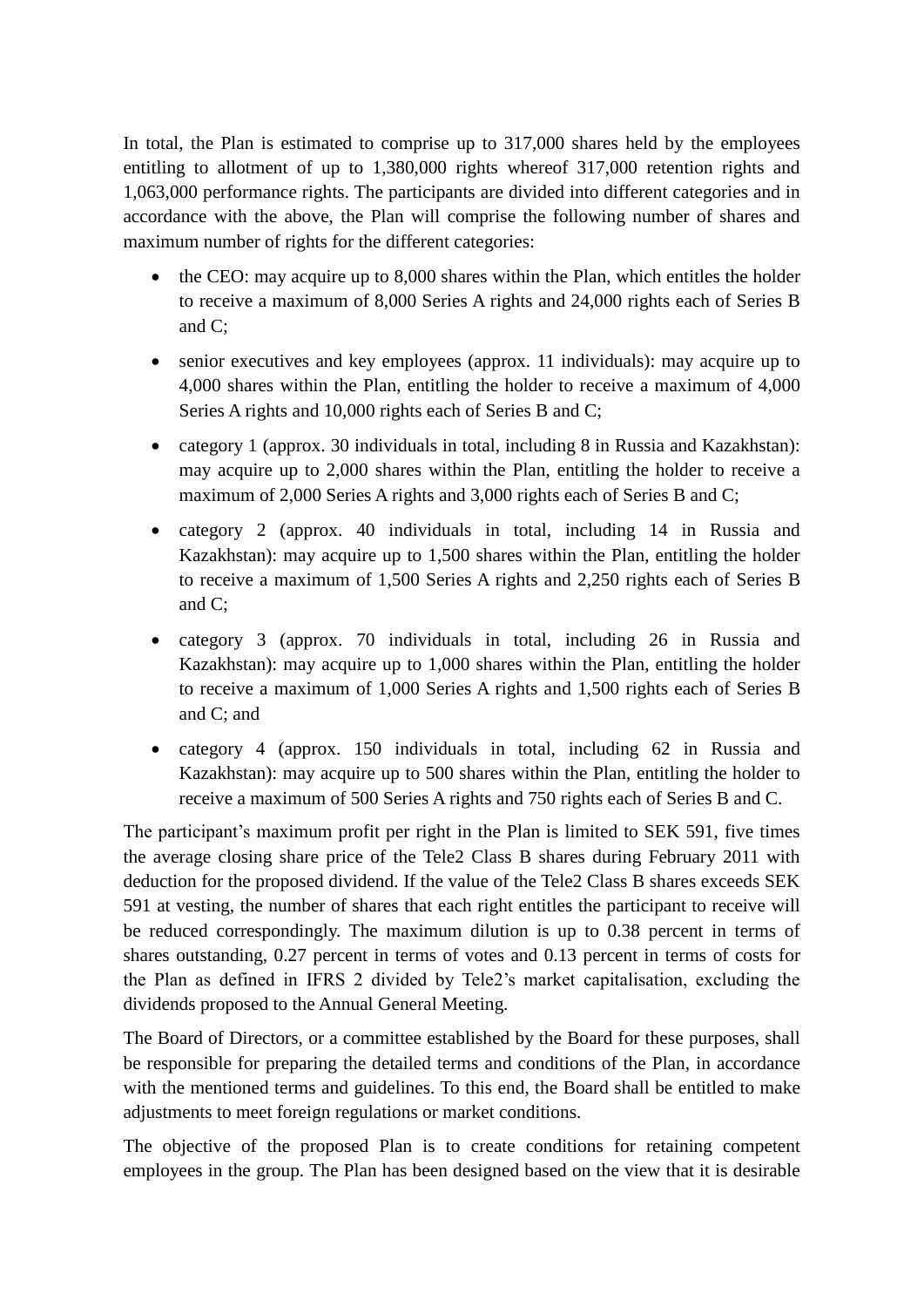that senior executives and other key employees within the group are shareholders in the Company. Participation in the Plan requires a personal investment in Tele2 shares, be it shares already held or shares purchased on the market in connection with the Plan. As a consequence of market conditions, employees in Russia and Kazakhstan will be offered to participate in the Plan without being required to hold shares in Tele2.

By offering an allotment of retention rights and performance rights which are based on profits and other retention and performance based conditions the participants are rewarded for increased shareholder value. Further, the Plan rewards employees' loyalty and longterm growth in the Company. Against this background, the Board of Directors is of the opinion that the adoption of the Plan as set out above will have a positive effect on the Tele2 group's future development and thus be beneficial for both the Company and its shareholders.

To ensure the delivery of Class B shares under the Plan, the Board of Directors proposes that the General Meeting resolves to authorise the Board of Directors to resolve on a directed issue of Class C shares to Nordea Bank AB (publ) in accordance with item 18(b), and further to authorise the Board of Directors to subsequently resolve to repurchase the Class C shares from Nordea Bank AB (publ) in accordance with item 18(c). The Class C shares will then be held by the Company during the vesting period, where after the appropriate number of Class C shares will be reclassified into Class B shares and subsequently be delivered to the participants under the Plan.

The above proposal is supported by major shareholders.

## **AUTHORISATION TO RESOLVE TO ISSUE CLASS C SHARES (Item 18(b))**

The Board of Directors proposes that the Annual General Meeting resolves to authorise the Board of Directors, during the period until the next Annual General Meeting, to increase the Company's share capital by not more than SEK 2,125,000 by the issue of not more than 1,700,000 Class C shares, each with a ratio value of SEK 1.25. With disapplication of the shareholders' preferential rights, Nordea Bank AB (publ) shall be entitled to subscribe for the new Class C shares at a subscription price corresponding to the ratio value of the shares. The purpose of the authorisation and the reason for the disapplication of the shareholders' preferential rights in connection with the issue of shares is to ensure delivery of Class B shares to participants under the Plan.

# **AUTHORISATION TO RESOLVE TO REPURCHASE OWN CLASS C SHARES (Item 18(c))**

The Board of Directors proposes that the Annual General Meeting resolves to authorise the Board of Directors, during the period until the next Annual General Meeting, to repurchase its own Class C shares. The repurchase may only be effected through a public offer directed to all holders of Class C shares and shall comprise all outstanding Class C shares. The purchase may be effected at a purchase price corresponding to not less than SEK 1.25 and not more than SEK 1.35. Payment for the Class C shares shall be made in cash. The purpose of the repurchase is to ensure the delivery of Class B shares under the Plan.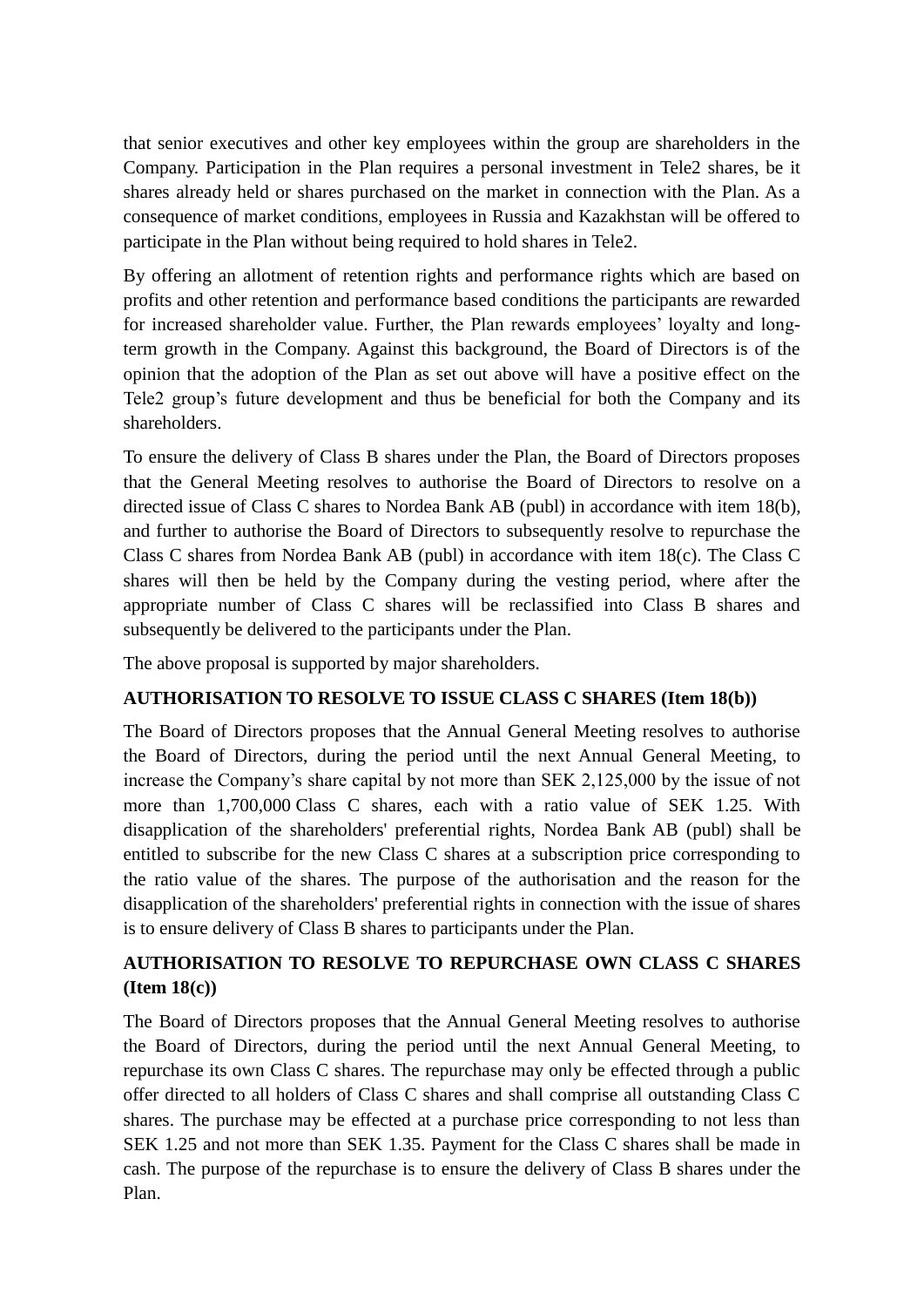### **TRANSFER OF OWN CLASS B SHARES (Item 18(d))**

The Board of Directors proposes that the Annual General Meeting resolves that Class C shares that the Company purchases by virtue of the authorisation to repurchase its own shares in accordance with item 18(c) above, following reclassification into Class B shares, may be transferred to participants in accordance with the terms of the Plan.

## **AUTHORISATION FOR THE BOARD OF DIRECTORS TO RESOLVE ON REPURCHASE OF OWN SHARES (Item 19)**

The Board of Directors proposes that the Annual General Meeting authorises the Board of Directors to pass a resolution on one or more occasions for the period up until the next Annual General Meeting on repurchasing so many Class A and/or Class B shares that the Company's holding does not at any time exceed 10 percent of the total number of shares in the Company. The repurchase of shares shall take place on the NASDAQ OMX Stockholm and may only occur at a price within the share price interval registered at that time, where share price interval means the difference between the highest buying price and lowest selling price.

The purpose of the authorisation is to give the Board of Directors flexibility to continuously decide on changes to the capital structure during the year and thereby contribute to increased shareholder value.

### **AMENDMENT OF THE ARTICLES OF ASSOCIATION (Item 20)**

Due to amendments to the Swedish Companies Act the Board of Directors proposes that the Annual General Meeting resolves on additions and alterations of Sections 7 and 9 of the Articles of Association.

The Board of Directors proposes an addition to Section 7 involving that the term of office of the auditor shall last until the end of the Annual General Meeting which is held during the fourth financial year after the election. The Board of Directors proposes that Section 7 shall have the following wording.

"The Company shall have no more than three Auditors, with no more than the same number of Deputy Auditors, or a registered accounting firm. *The Auditors term of office shall last until the end of the Annual General Meeting which is held during the fourth financial year after the Auditor was elected.*"

Regarding Section 9 the Board of Directors proposes that the rules regarding the timetable for the notice convening General Meetings, in Section 9 first paragraph of the Articles of Association, be deleted from the Articles of Association.

# **SHAREHOLDER'S PROPOSAL TO RESOLVE UP ON APPOINTING AN INDEPENDENT EXAMINER TO INVESTIGATE THE COMPANY'S CUSTOMER POLICY IN ACCORDANCE WITH CHAPTER 10, SECTION 21 OF THE COMPANIES ACT (Item 21)**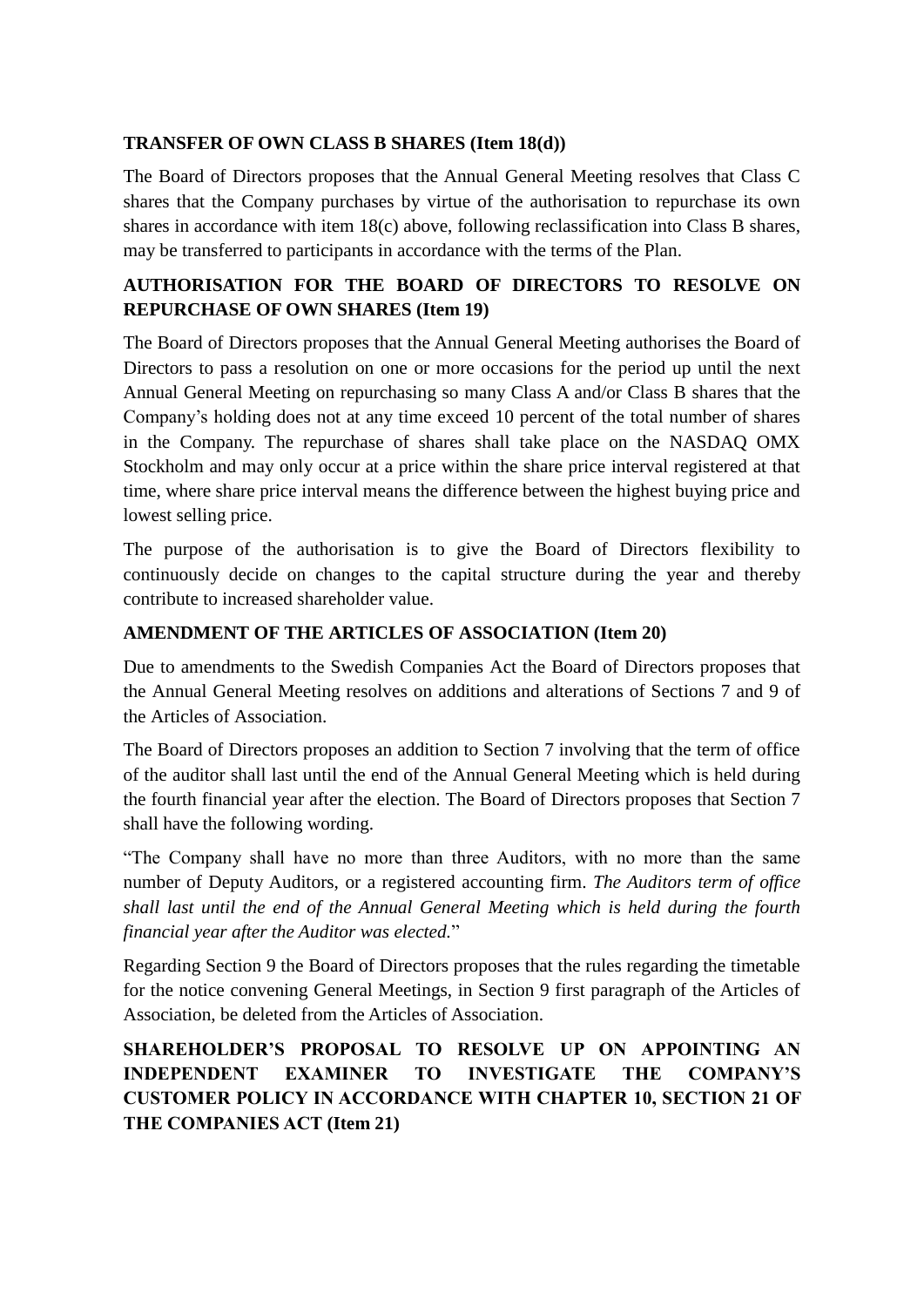The shareholder Thorwald Arvidsson proposes that the Annual General Meeting resolves up on an appointment of an independent examiner to investigate the Company's customer policy.

# **SHAREHOLDER'S PROPOSAL TO RESOLVE UP ON APPOINTING AN INDEPENDENT EXAMINER TO INVESTIGATE THE COMPANY'S INVESTOR RELATIONS POLICY IN ACCORDANCE WITH CHAPTER 10, SECTION 21 OF THE COMPANIES ACT (Item 22)**

The shareholder Thorwald Arvidsson proposes that the Annual General Meeting resolves up on an appointment of an independent examiner to investigate the Company's investor relations policy.

# **SHAREHOLDER'S PROPOSAL TO ESTABLISH A CUSTUMER OMBUDSMAN FUNCTION (Item 23)**

The shareholder Thorwald Arvidsson proposes that the Annual General Meeting resolves to establish a customer ombudsman function.

# **SHAREHOLDER'S PROPOSAL REGARDING AN ANNUAL EVALUATION OF THE COMPANY'S "WORK WITH GENDER EQUALITY AND ETHNICITY" (Item 24)**

Shareholder Thorwald Arvidsson proposes that the Annual General Meeting should assign to the Board of Directors to annually commission an evaluation of the Company's "work with gender equality and ethnicity", and to present the results in the Annual Report.

# **SHAREHOLDER'S PROPOSAL REGARDING "SEPARATE GENERAL MEETINGS" (Item 25)**

Shareholder Thorwald Arvidsson proposes that the Annual General Meeting resolves that Tele2's General Meetings hereafter must be held separately from the General Meetings of Investment AB Kinnevik, Modern Times Group MTG AB and CDON Group AB.

## **SHARES AND VOTES**

There are a total number of 447,083,339 shares in the Company, whereof 20,990,050 Class A shares, 422,824,289 Class B shares and 3,269,000 Class C shares, corresponding to a total of 635,993,789 votes. The Company currently holds 3,269,000 of its own Class C shares corresponding to 3,269,000 votes which cannot be represented at the Annual General Meeting.

## **OTHER INFORMATION**

Valid resolutions under items 18(b), 18(c), 19 and 20 above require approval of shareholders representing at least two-thirds of the shares and number of votes represented at the Annual General Meeting. Valid resolutions under items 18(a) and 18(d) above require approval of shareholders representing at least nine-tenth of the shares and the numbers of votes represented at the Annual General Meeting. Items  $18(a) - 18(d)$  are conditional upon each other. In order for the resolution under item 21 and 22 to result in an appointment of a special investigator according to the announced proposal it is required